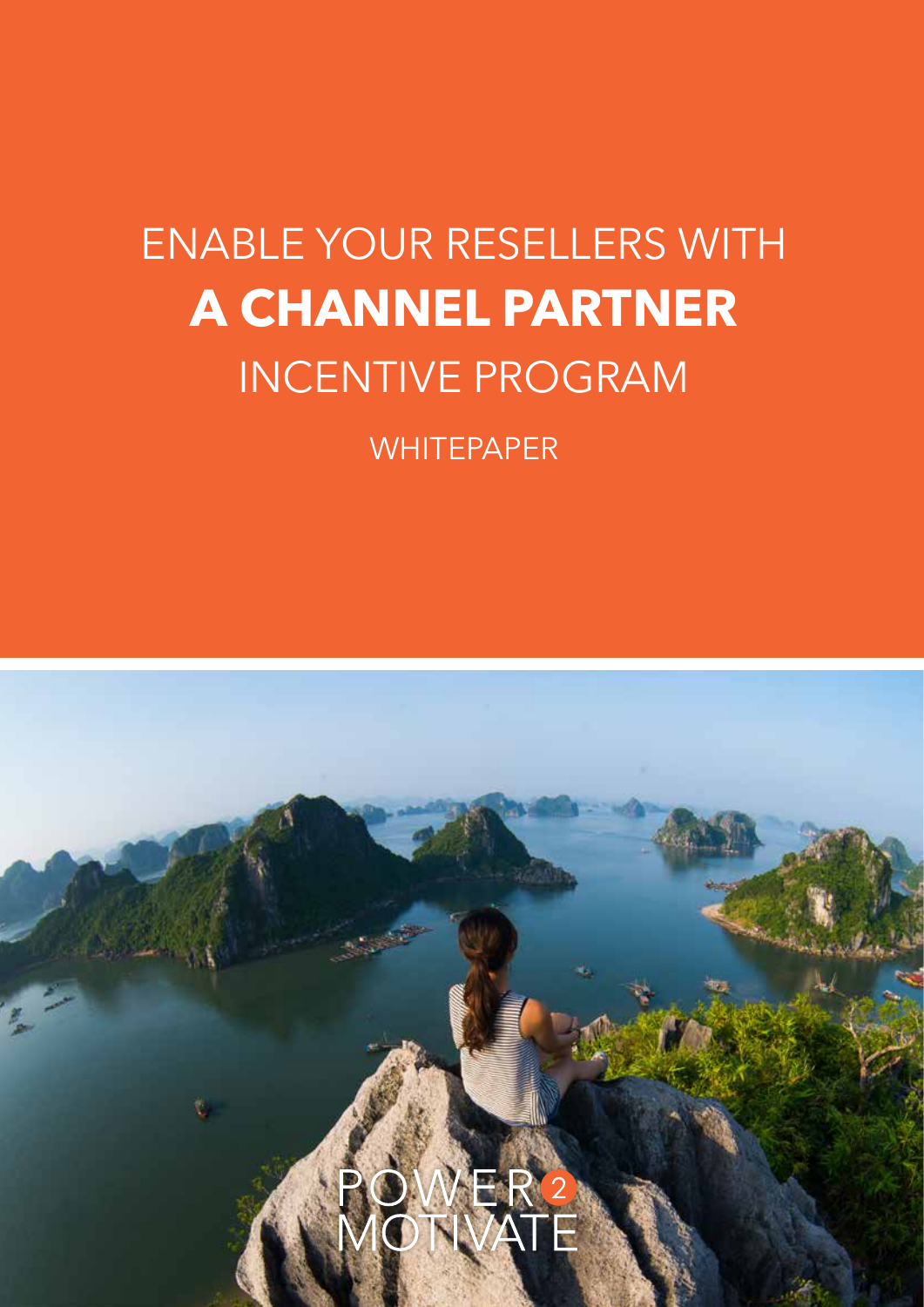

For most technology and automotive vendors, your resellers are your life blood. It's these channel partnerships that generate most of your revenue. And it's the word partnership that really has significance here. These aren't direct sales people that you can simply tell what to do - these are partners, allies that you must enable in the right ways in order to help them sell your products effectively.

However, for one in four companies it takes over a year for their channel partners to become fully productive, (CSO Insights). So how do you empower your resellers right from the beginning? Through a Channel Partner Incentive Program.

In this whitepaper, we'll detail exactly how a Channel Partner Incentive Program with Power2Motivate will help enable your resellers. We'll cover ways in which a program can:

- Increase sales
- Improve communication
- Improve access to data; and
- Incentivise training and broader engagement

**"Ultimately, a Channel Partner Incentive Program should put your resellers in control of their own rewards - which is exactly what we do at Power2Motivate."**

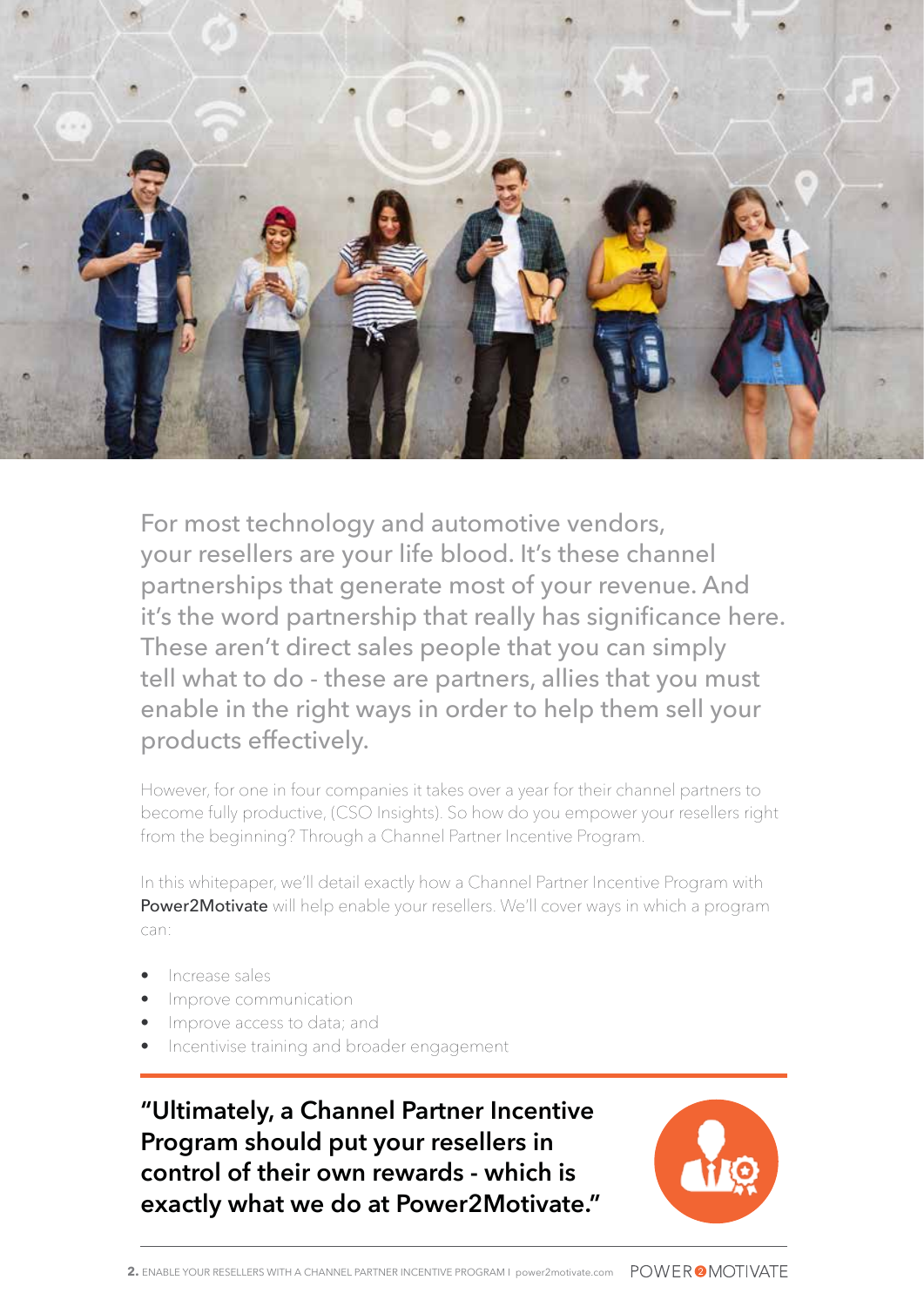

#### **INCREASE SALES**

The ultimate end goal of an incentive program (and a shared objective for both partners and vendors) is to generate more revenue. When a partner is genuinely motivated by the rewards on offer, they are much more likely to increase their sales of your products.

Most partner programs include some platform whereby resellers can log the sales they've made and earn points in return. But how do you provide rewards that are actually motivating? By giving partners a choice of prize.

At Power2Motivate, our global rewards gallery puts resellers in control. It offers channel partners a choice of thousands of rewards, all individually tailored to the country your resellers are operating in. Not only does this ensure rewards are relevant to individual resellers, it also means rewards have less distance to travel, reducing shipping costs and meaning more money can be spent on the rewards themselves.

We also run regular promotions on our reseller programs. Often, channel partners may struggle to sell newer products that their customers aren't familiar with. By running promotions for those newer products, we encourage resellers to familiarise themselves with these items sooner. This enables them to generate more revenue not just from the products that have always been popular but for more recent introductions also.

**"Rewards have less distance to travel, reducing shipping costs and meaning more money can be spent on the rewards themselves."**

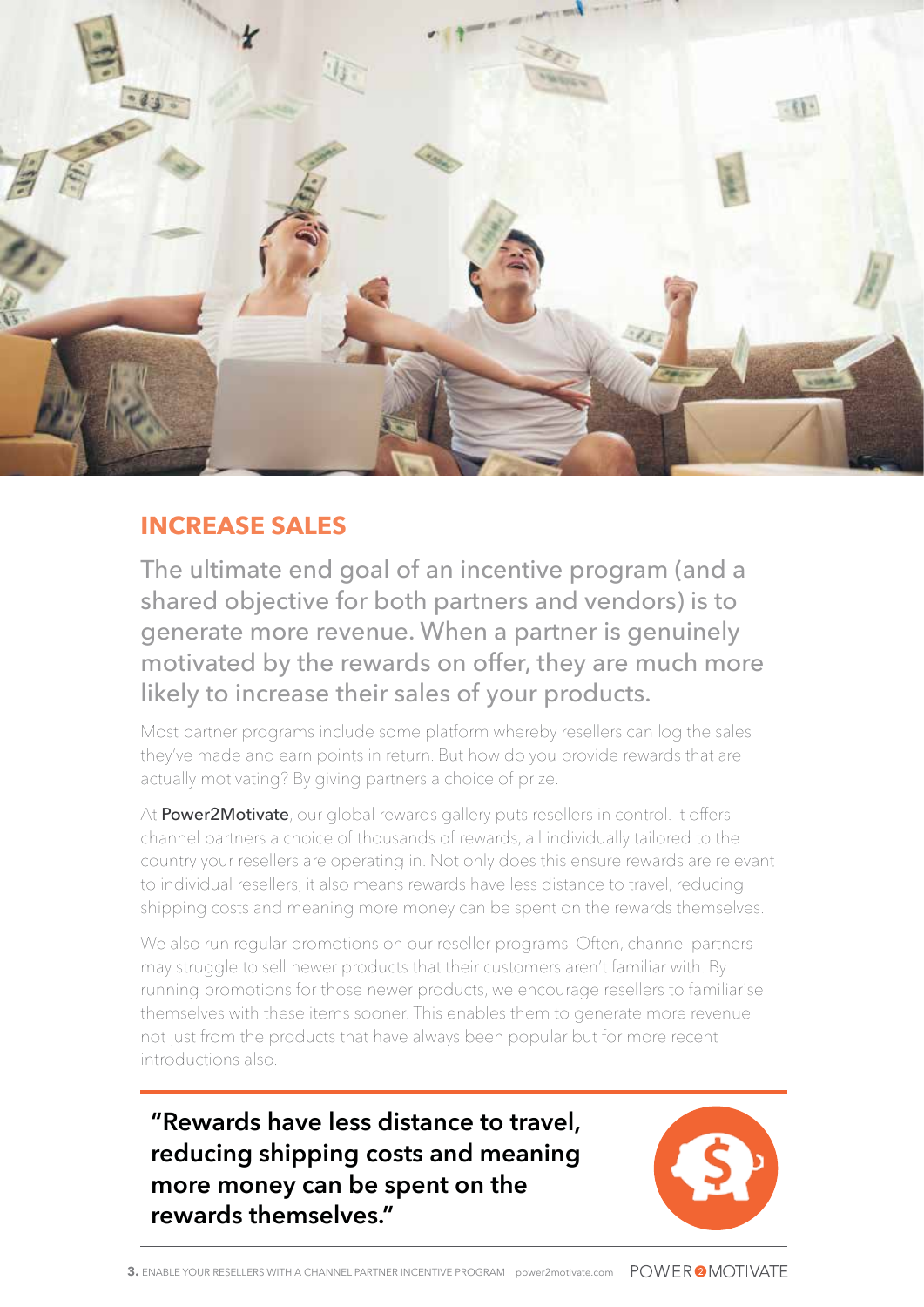

#### **INCENTIVISE TRAINING**

As we've said, the end goal of an incentive program is ultimately to improve sales. However, incentives shouldn't just focus on revenue generated. Instead, an effective Channel Partner Incentive Program will empower resellers by motivating them to take on as much training as possible.

It will do this by offering points for consumption of learning materials, be that product demos, training programs or downloading certain educational assets.

In addition, when you introduce training incentives, this also gives you a much better view of which channel partners are consuming what learning materials, especially if you link the incentives platform to a Learning Management System. This allows you to pinpoint any knowledge gaps certain channel partners may have and offer them extra rewards for undergoing training in these areas, thereby improving understanding and empowering them to sell better as a result.

## **IMPROVE COMMUNICATION**

A Channel Partner Incentive Program will also empower your resellers by improving communication with them. By its very nature, an incentive program requires regular communication - you have to let resellers know the program is in place, and then update them about any changes that occur to it, including any promotions you may be running. If you forego this communication, you will not see Return on Investment (ROI).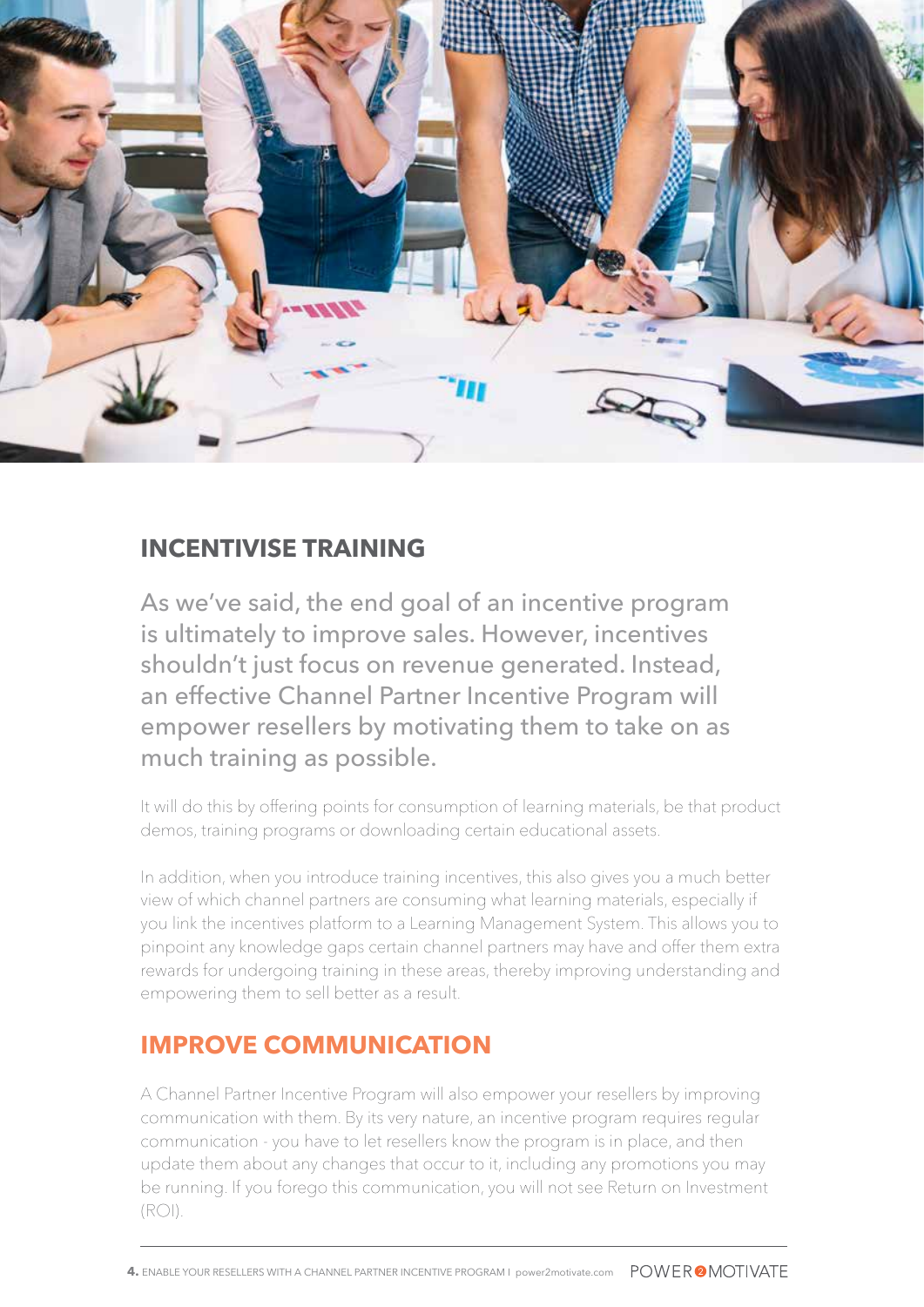

All too often, channel partner communication falls by the wayside, so an incentive program gives you an excuse to set up regular correspondence with resellers.

This should be across a variety of mediums and be two-way, giving your resellers the opportunity to ask you questions. The more access resellers get to vendors via multiple touch points, the more information they'll receive and the more enabled they are to sell your products effectively.

# **ACCESS DATA MORE EASILY**

Introducing a reseller incentive program allows vendors to access much more data than before. We've already shown that it gives vendors a better picture of what training resellers are taking part in, but data gathering should go far beyond this.

You can use the channel partner program itself to gather data. For example, sending out regular feedback surveys and offering points for completing them is an easy way to gather opinions on all aspects of your channel partner operation. This can include asking for feedback on the incentive program itself, the way you communicate with partners and how you offer training. This empowers your resellers to have a real impact on the way the channel partnership works.

**"Sending out regular feedback surveys and offering points for completing them is an easy way to gather opinions."**